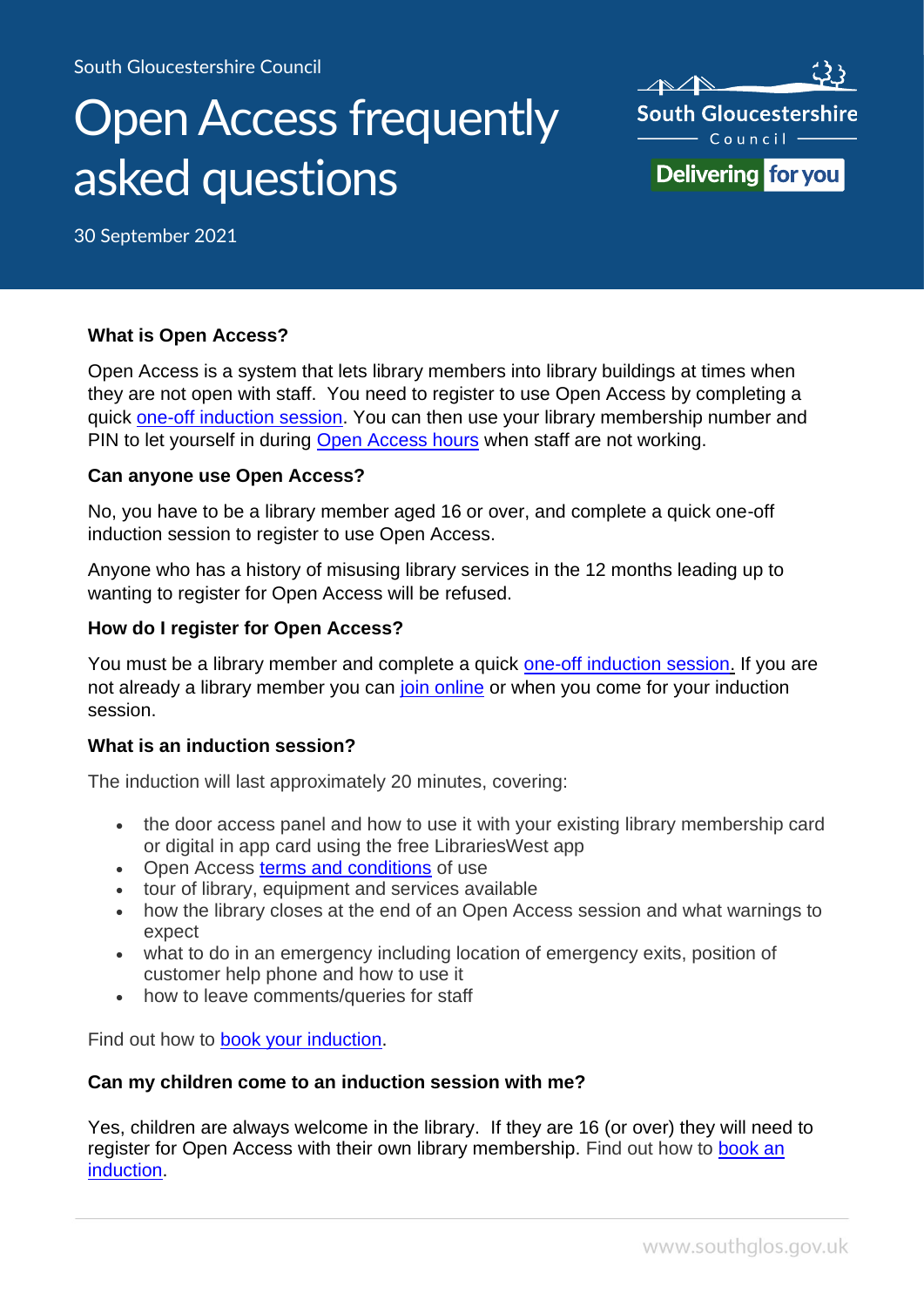# **Do I need to book in advance each time I want to use Open Access?**

No, as long as you have completed a one-off induction session and staff have registered you to use Open Access you can just come along during [Open Access hours](https://www.southglos.gov.uk/leisure-and-culture/libraries/openaccess/open-access-join/) and let yourself in using your library membership number and PIN.

#### **Can I use Open Access at any library, or does it just have to be the one I register with?**

You can use any library which has Open Access but do please familiarise yourself with the emergency exits when using a library in Open Access for the first time

## **Can I use Open Access with my children**

Yes, all children under the age of 16 must be accompanied by a parent or carer at all times who will be responsible for their safety. Doors open when anyone walks towards them from inside, so please be vigilant if you have young children with you.

From the child's 16th birthday they should [complete an induction](#page-0-0) and register for Open Access in their own name.

#### **What times does Open Access operate?**

Find [Open Access hours](https://www.southglos.gov.uk/leisure-and-culture/libraries/openaccess/open-access-join/) here

#### **How does the Open Access panel work, I've forgotten?**

During Open Access hours, the Open Access panel screen says: 'Welcome. Please scan your library card below.' Hold your library membership barcode (on your membership card or LW app on your mobile phone) between 10cms and 15cms under the black Open Access box so that the red line can read the barcode. When prompted on the screen use the keypad to enter your PIN. press 'Enter'. After a few seconds the doors will open and you can enter the library.

## **My card doesn't work on the Open Access panel**

This may be because there is a 15 minute period between the library closing if it has been open with staff earlier in the day and Open Access becoming available. [Check times.](https://www.southglos.gov.uk/leisure-and-culture/libraries/openaccess/open-access-join/)

Check the message on the Open Access box display panel:

- if it says "Library Open" staff are available and you don't need to scan your card to enter.
- if it is blank or showing an error message, Open Access is not currently working at that library
- if, after scanning your card, it shows the message "No entry" this means either you are not registered for the Open Access service or there is a problem with your card. To resolve this you can call 01454 865022 Monday to Friday 10am – 4pm; Saturday 9:30am – 12pm or email [libraries@southglos.gov.uk](mailto:libraries@southglos.gov.uk) or visit a library during staffed [hours](http://www.southglos.gov.uk/librarychanges) and speak to a member of staff.

## **I've forgotten my library card – what do I do?**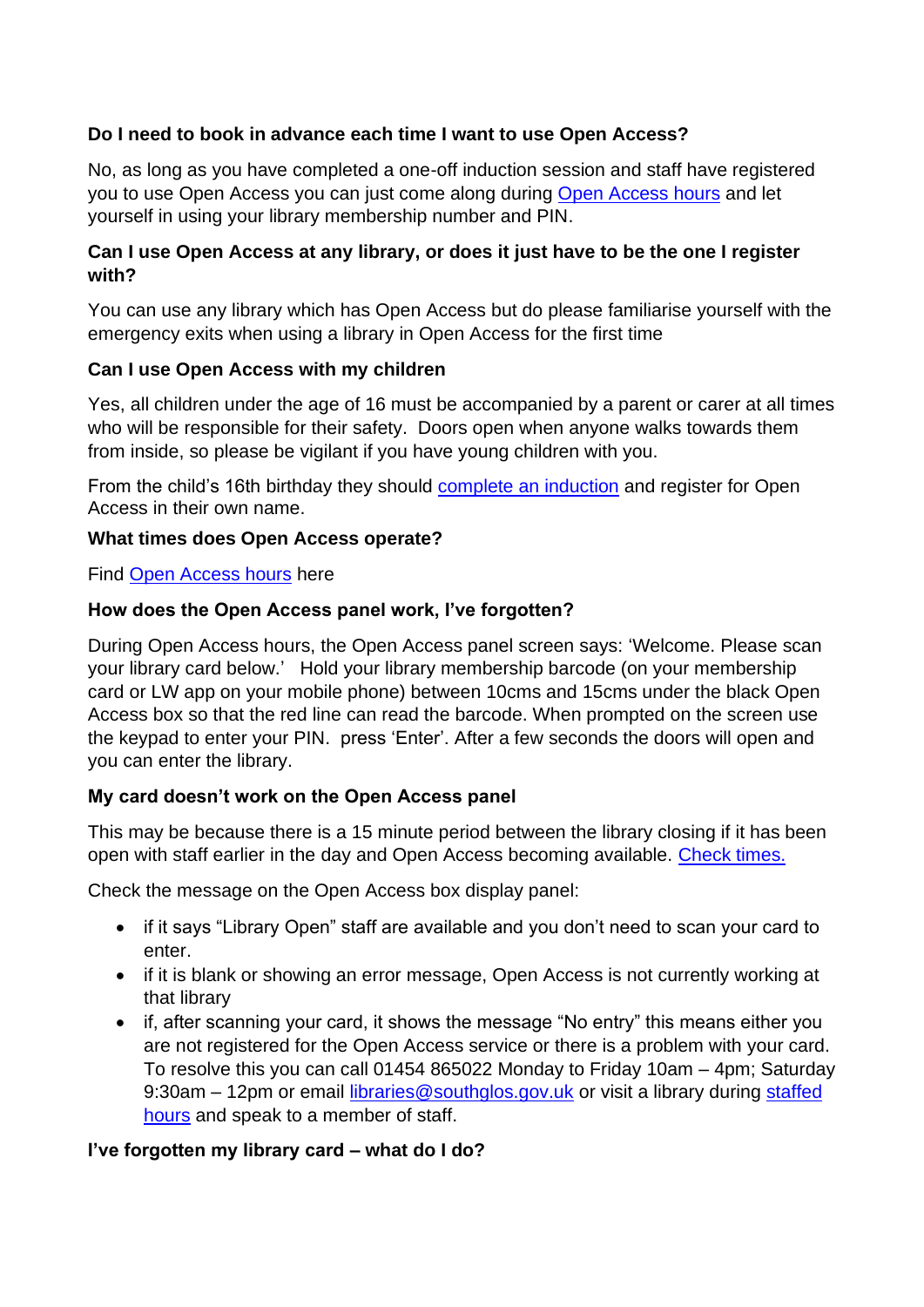- if you have the free LibrariesWest app set up on your mobile phone you will find your membership number and barcode under 'my barcode'. You can scan the digital barcode instead of your physical card, or enter the number using the Open Access keypad.
- if you use the BorrowBox app with your library membership for eBooks and eAudiobooks you can find your membership number in the account tab on the BorrowBox app/website.
- if none of these solutions are possible for you, call 01454 865022 Monday to Friday 10am – 4pm; Saturday 9:30am – 12pm or email [libraries@southglos.gov.uk](mailto:libraries@southglos.gov.uk) or visit a library during [staffed hours](http://www.southglos.gov.uk/librarychanges) and speak to a member of staff.

# **I don't know my library membership number and I don't have my card – what do I do?**

- if you have the free LibrariesWest app set up on your mobile phone you will find your membership number and barcode under 'my barcode'. You can scan the digital barcode instead of your physical card.
- if you use the BorrowBox app with your library membership for eBooks and eAudiobooks you can find your membership number in the account tab on the BorrowBox app/website.
- if neither of these solutions are possible for you, call 01454 865022 Monday to Friday 10am – 4pm; Saturday 9:30am – 12pm or email [libraries@southglos.gov.uk](mailto:libraries@southglos.gov.uk) or visit a library during [staffed hours](http://www.southglos.gov.uk/librarychanges) and speak to a member of staff.

# **I've forgotten my PIN**

Go to [www.librarieswest.org.uk,](http://www.librarieswest.org.uk/) select log in, use the forgot my PIN option and an email will be sent to the email address we hold for you so you can rest your PIN.

If you can't do this call 01454 865022 Monday to Friday 10am – 4pm; Saturday 9:30am – 12pm or email [libraries@southglos.gov.uk](mailto:libraries@southglos.gov.uk) or visit a library during [staffed hours](http://www.southglos.gov.uk/librarychanges) and speak to a member of staff.

# **What can I do in the library during Open Access?**

- connect to our free wi-fi
- use a computer
- print (during Open Access payment can only be made by card)
- photocopy items (only available in Bradley Stoke, Staple Hill and Thornbury libraries during Open Access)
- access online e-resources
- issue, return, renew items and pay charges using the self-service kiosks (during Open Access payment can only be made by card)
- collect reserved books and items (during Open Access payment can only be made by card)
- use the library to meet others, read and study (within current Covid-19 regulations)
- use the free space (heating & lighting are automated, CCTV is installed